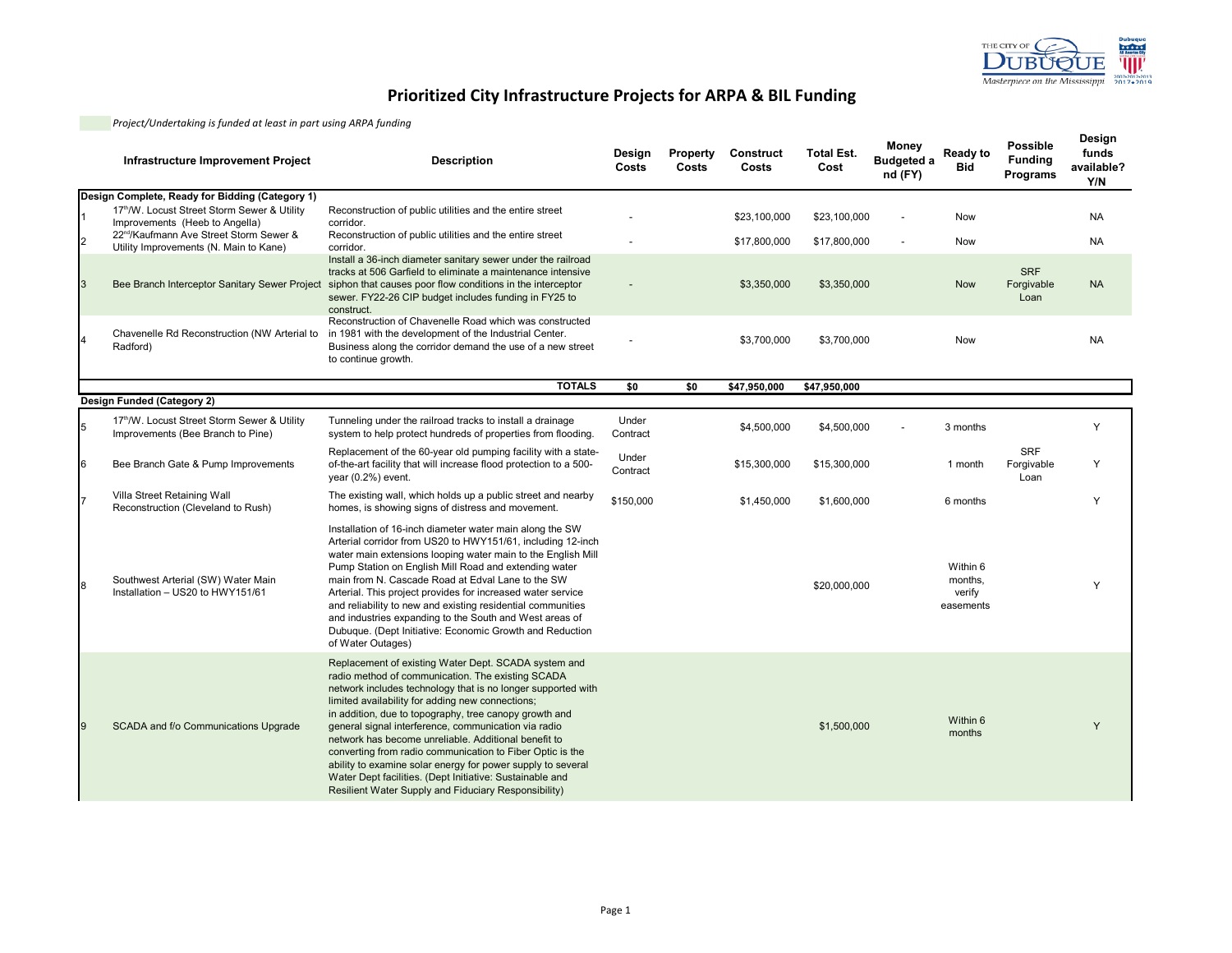

|    | Infrastructure Improvement Project                                    | <b>Description</b>                                                                                                                                                                                                                                                                                                                                                                                                                           | Design<br>Costs | Property<br>Costs | Construct<br>Costs | <b>Total Est.</b><br>Cost | Money<br><b>Budgeted a</b><br>nd (FY) | <b>Ready to</b><br><b>Bid</b> | <b>Possible</b><br><b>Funding</b><br>Programs | Design<br>funds<br>available?<br>Y/N |
|----|-----------------------------------------------------------------------|----------------------------------------------------------------------------------------------------------------------------------------------------------------------------------------------------------------------------------------------------------------------------------------------------------------------------------------------------------------------------------------------------------------------------------------------|-----------------|-------------------|--------------------|---------------------------|---------------------------------------|-------------------------------|-----------------------------------------------|--------------------------------------|
| 10 | Water Meter Upgrade: Meter Interface Unit and<br>Register Replacement | Replacement of approximately 24,500 water meter interface<br>units and registers. The project focuses on upgrading<br>technology and improving utility billing reliability. The vendor<br>is committed to installing approximately \$140,000 of<br>technology plus \$100,000 in labor, in advance of the<br>upgrade. See Chris Kohlmann for Partnerships associated<br>with project. (Dept Initiative: Fiduciary Responsibility)             |                 |                   |                    | \$2,900,000               |                                       | 30 days                       |                                               | Υ                                    |
| 11 | Source Water Protection and Supply (Master<br>Planning) Analysis      | Engineering study and analysis of Source Water protection<br>and supply. Includes condition assessment of the water<br>treatment plant, sludge treatment plant, well field, and raw<br>water supply. Enables phased capital improvements and<br>siting of new or improved facility to meet water<br>customer demand . (Dept Initiative: Source Water<br>Protection; Sustainable and Resilient Water Supply; and<br>Fiduciary Responsibility) |                 |                   |                    | \$125,000                 |                                       | 30 days                       |                                               | Y                                    |
| 12 | <b>Center Place Alley Sewer Reconstruction</b>                        | This project replaces 500 LF of failing sanitary sewer with a<br>new 8" line and resurfaces the heavily deteriorated alley<br>pavement. It would be done in conjunction with an SRF<br>sponsorship green alley.                                                                                                                                                                                                                              | \$38,000        |                   | \$372,000          | \$410,000                 |                                       |                               | <b>SRF</b><br>Forgivable<br>Loan              | Y                                    |
| 13 | Auburn & Custer Sanitary Sewer<br>Reconstruction (Consent Decree)     | The project provides for the removal and replacement of<br>approximately 1,480 LF of 6-inch diameter vitrified clay<br>sanitary sewer.                                                                                                                                                                                                                                                                                                       |                 |                   |                    | \$275,000                 |                                       | 3 months                      | <b>SRF</b><br>Forgivable<br>Loan              | Y                                    |
| 14 | Force Main Air Release Replacement                                    | Project provides for the replacement of the Cedar to<br>Terminal Street force main air release valves. FY22-26 CIP<br>budget includes \$325k in each year with SRF loan.                                                                                                                                                                                                                                                                     |                 |                   |                    | \$1,300,000               |                                       | 2 months                      | <b>SRF</b><br>Forgivable<br>Loan              | Y                                    |
| 15 | <b>Blum Site Utilization Plan</b>                                     | This master plan will evaluate a full range of build out<br>options for the East and West Blum sites                                                                                                                                                                                                                                                                                                                                         | \$89,000        |                   |                    | \$89,000                  |                                       | 4 months                      |                                               | Y                                    |
|    |                                                                       | <b>TOTALS</b>                                                                                                                                                                                                                                                                                                                                                                                                                                |                 |                   |                    | \$47,999,000              |                                       |                               |                                               |                                      |
|    | Engineering Design Not Funded, High Priority (Category 3)             |                                                                                                                                                                                                                                                                                                                                                                                                                                              |                 |                   |                    |                           |                                       |                               |                                               |                                      |
| 16 | North End Drainage Improvements                                       | Install drainage system on 25 <sup>th</sup> , 26, 27 <sup>th</sup> , 28, 29 <sup>th</sup> , and<br>30 <sup>th</sup> Streets to prevent the flooding of hundreds of homes<br>and businesses in the Bee Branch Watershed.<br>Extension Pine Street would allow a more efficient, safer.                                                                                                                                                        | \$175,000       |                   | \$2,400,000        | \$2,575,000               |                                       | 6 months                      |                                               | N                                    |
| 17 | Pine Street Extension (7th to 9th)                                    | and direct route for commercial traffic from the US 61-151<br>on / off ramps at 9th Street to access Pine Street and 7th.<br>This would provide better access to the Historic Millwork<br>District and the industrial businesses on 7th /Commercial<br>Street.                                                                                                                                                                               | \$280,000       |                   | \$1,500,000        | \$1,780,000               |                                       | 9 months                      |                                               | N                                    |
| 18 | <b>Cedar Cross Road Improvements</b>                                  | Provides for the replacement of a street that is narrow and<br>inadequate for the traffic it carries. Classified as a minor<br>arterial (FHWA), project provides for curbing, sidewalks, and<br>fiber optic conduit/communications.                                                                                                                                                                                                          |                 |                   |                    | \$3,100,000               |                                       | 12 months                     |                                               | N                                    |
| 19 | Catfish Creek/Old Mill Rd Lift Station & Force<br>Main Improvements   | Increase pumping capacity improvements for the Catfish<br>Creek Pump Station either by expanding existing facility or<br>constructing a new facility at an alternate location (Old Mill<br>Rd).                                                                                                                                                                                                                                              | \$1,500,000     |                   | \$25,000,000       | \$26,500,000              | \$350,000<br>(Now)                    | $9 - 12$<br>months            | <b>SRF</b><br>Forgivable<br>Loan              | Y                                    |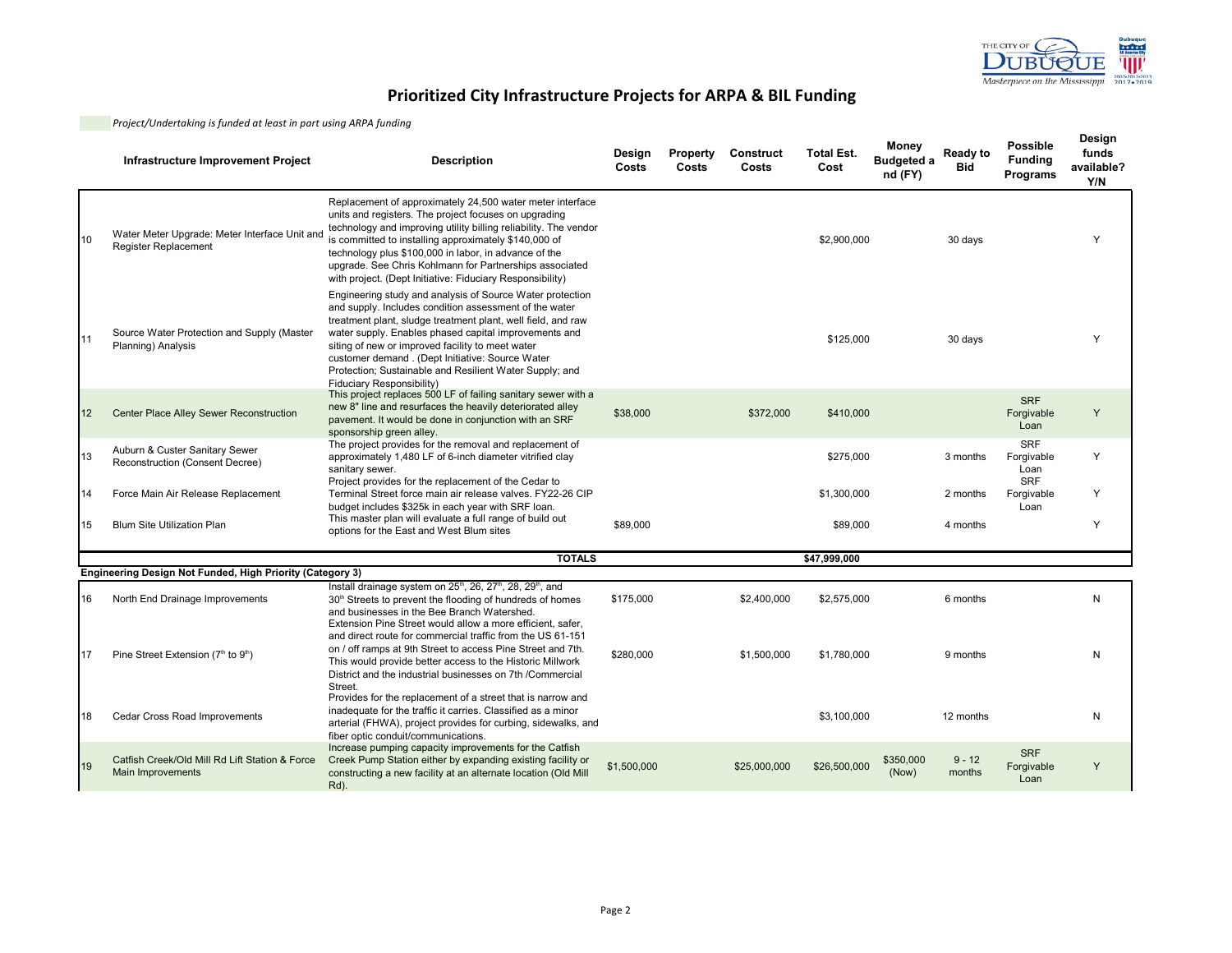

|    | Infrastructure Improvement Project                                                       | <b>Description</b>                                                                                                                                                                                                                                                                                                                             | Design<br>Costs          | Property<br>Costs | Construct<br>Costs | <b>Total Est.</b><br>Cost                           | Money<br><b>Budgeted a</b><br>nd (FY) | Ready to<br><b>Bid</b>                         | <b>Possible</b><br><b>Funding</b><br>Programs | Design<br>funds<br>available?<br>Y/N |
|----|------------------------------------------------------------------------------------------|------------------------------------------------------------------------------------------------------------------------------------------------------------------------------------------------------------------------------------------------------------------------------------------------------------------------------------------------|--------------------------|-------------------|--------------------|-----------------------------------------------------|---------------------------------------|------------------------------------------------|-----------------------------------------------|--------------------------------------|
|    |                                                                                          | Identify the location/size of the various sections of<br>the Catfish Creek sanitary sewer interceptor system.                                                                                                                                                                                                                                  |                          |                   |                    |                                                     |                                       |                                                |                                               |                                      |
| 20 | Catfish Creek Sanitary Sewer<br>Replacement (Design)                                     | The funded Asset Masterplan process/study will first<br>concentrate on the Catfish Creek interceptor sewer system,<br>identifying the ideal location and size to add capacity. Once<br>complete in 2022, full design of the various segment                                                                                                    | \$2,500,000              |                   | \$25,000,000       | \$27,500,000                                        |                                       | $12 - 18$<br>months                            | <b>SRF</b><br>Forgivable<br>Loan              | N                                    |
| 21 | Radford & Penn Round-a-bout                                                              | improvements can proceed.                                                                                                                                                                                                                                                                                                                      |                          |                   |                    | \$1,500,000                                         |                                       | 3 months                                       |                                               | N                                    |
| 22 | McFadden Farm Grading Project                                                            | This project would continue predevelopment construction in<br>the Dubuque Industrial Center West, including grading and<br>paving in the McFadden Farm area.                                                                                                                                                                                   | \$12,500,000 \$1,130,000 |                   | \$7,240,000        | \$20,870,000                                        |                                       | 6 months                                       |                                               | N                                    |
| 23 | McFadden Farm Sanitary Extension                                                         | Provides for the extension of the sanitary sewer to the<br>proposed building pad(s). FY22 budget includes                                                                                                                                                                                                                                      | \$70,000                 |                   | \$462,000          | \$532,000                                           |                                       | 6 months                                       |                                               | N                                    |
| 24 | <b>W&amp;RRC Final Clarifier Rehabilitation</b>                                          | Blast & paint metal components. Replace suction headers.<br>Planned for SRF in FY25.                                                                                                                                                                                                                                                           |                          |                   |                    | \$860,000                                           |                                       | 6 months                                       |                                               | N                                    |
| 25 | W&RRC High-Strength Waste Receiving and<br>Storage                                       | Provides for construction of a high-strength waste receiving<br>and storage system. Improves anaerobic digestion process<br>control.                                                                                                                                                                                                           | \$570,000                |                   |                    | \$1,600,000                                         | \$170,000<br>(now)                    | 6 months                                       |                                               | P                                    |
| 26 | 0.75MG College Tower Rehabilitation                                                      | Full sandblast and recoating of the College Water Tower.                                                                                                                                                                                                                                                                                       |                          |                   |                    | \$1,500,000                                         |                                       | 90 days                                        |                                               | N                                    |
| 27 | Chaplain Schmitt Island Improvements                                                     | Improvements could start at the bridge, then roundabout,<br>connecting trails throughout the island, other recreational<br>improvements                                                                                                                                                                                                        |                          |                   |                    | $$5 M +$<br>costs only<br>partially<br>completed in |                                       | 18 months                                      |                                               | N                                    |
| 28 | Solar added to GRC and FF                                                                |                                                                                                                                                                                                                                                                                                                                                |                          |                   |                    | plan<br>\$3,000,000                                 |                                       | 6 months                                       |                                               | N                                    |
| 29 | Data Center "Meet Me" Sites - 3rd Street and<br>South Location                           | This project would equip 2 data centers, one housed in an<br>existing building at 3rd Street Water Tower and a site on the<br>south of town – possibly existing McCloud switch building to<br>provide resiliency and failover for public partners, colleges,<br>and private telecommunications carriers for failover in cases<br>of fiber cut. |                          |                   |                    | \$750,000                                           |                                       | 90 days                                        |                                               | N                                    |
| 30 | Center                                                                                   | Fiber Optic Upgrade to Emergency Operations Fiber from Penn Water Tower to Radford to Chavenelle to<br>West Seippel to EOC (20,000 ft of fiber to be installed)                                                                                                                                                                                |                          |                   |                    | \$150,000                                           |                                       | Possibly<br>done with<br>Seippel Rd<br>improv. |                                               |                                      |
| 31 | Dowel Bar Retrofit<br>-Pennsylvania (University to Chaney)<br>-W. 3rd (Bluff to Hill St) |                                                                                                                                                                                                                                                                                                                                                |                          |                   |                    | \$500,000                                           |                                       | 30 days                                        |                                               | N                                    |
| 32 | Mississippi Broadband Crossing                                                           | Project involves the installation conduit and fiber across the<br>Mississippi.                                                                                                                                                                                                                                                                 |                          |                   |                    | \$500,000                                           |                                       |                                                |                                               |                                      |
| 33 | Fiber Backbone Project                                                                   | Project involves the installation of fiber in a 22-mile loop<br>within existing conduit                                                                                                                                                                                                                                                        |                          |                   |                    | \$1,200,000                                         |                                       |                                                |                                               |                                      |
| 34 | East-West Redundant Loop                                                                 | Project involves the installation of fiber in existing conduit<br>from the east to the west side of the City. Create<br>meeting/junction points for various internet providers.                                                                                                                                                                |                          |                   |                    | \$400,000                                           |                                       |                                                |                                               |                                      |
| 35 | <b>W&amp;RRC UV Disinfection System</b>                                                  |                                                                                                                                                                                                                                                                                                                                                |                          |                   |                    | \$235,000                                           |                                       |                                                |                                               |                                      |
| 36 | <b>Public Lead Water Line Replacement</b>                                                | Provides for the removal and replacement of the<br>Department's existing public lead water mains.<br>Project involves the extension of conduit and fiber                                                                                                                                                                                       |                          |                   |                    | \$353,803                                           |                                       |                                                |                                               |                                      |
| 37 | Conduit & Fiber Extensions to Public Facilities                                          | to City/ public facilities to provide<br>internet/broadband/high speed connectivity                                                                                                                                                                                                                                                            |                          |                   |                    | \$3,000,000                                         |                                       |                                                |                                               |                                      |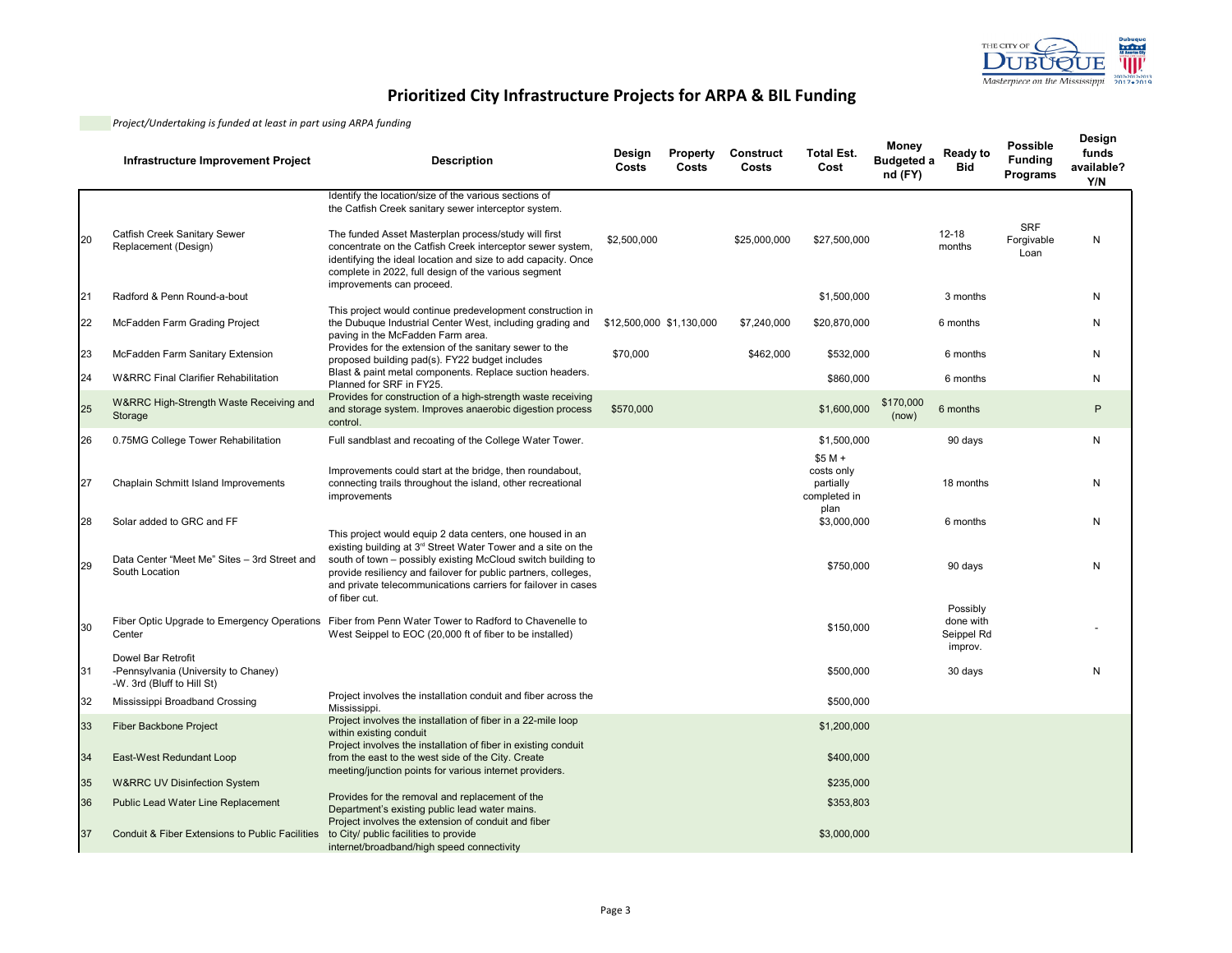

|    | Infrastructure Improvement Project                                                | <b>Description</b>                                                                                                                                                                                                                                                                                                                                                                                                                                                   | Design<br>Costs | <b>Property</b><br>Costs | <b>Construct</b><br>Costs | <b>Total Est.</b><br>Cost | Money<br><b>Budgeted a</b><br>nd (FY)               | Ready to<br><b>Bid</b> | <b>Possible</b><br><b>Funding</b><br>Programs | Design<br>funds<br>available?<br>Y/N |
|----|-----------------------------------------------------------------------------------|----------------------------------------------------------------------------------------------------------------------------------------------------------------------------------------------------------------------------------------------------------------------------------------------------------------------------------------------------------------------------------------------------------------------------------------------------------------------|-----------------|--------------------------|---------------------------|---------------------------|-----------------------------------------------------|------------------------|-----------------------------------------------|--------------------------------------|
| 38 | Extension of Sanitary Sewer to Twin Ridge                                         | Extension of the gravity sewer from Digital Drive, across<br>U.S. Hwy 151 /61, to Timothy St. This sewer will connect the<br>remaining 2/3 of Twin Ridge subdivision to the City's sewer<br>system and abandon the Twin Ridge Lagoon System.<br>Abandonment of the wastewater lagoon system reduces<br>operating costs and creates 14-acre city-owned parcel<br>available for redevelopment. The FY22-26 budget includes a<br>\$465,000 SRF loan scheduled for FY24. |                 |                          |                           | \$465,000                 |                                                     |                        | <b>SRF</b><br>Forgivable<br>Loan              |                                      |
| 39 | Perry Street & Bradley Street Force Main<br>Improvements                          | This project provides for the replacement of approximately<br>1,450 feet of 6-inch diameter ductile iron force main serving<br>the Perry Street and Bradley Street lift stations.                                                                                                                                                                                                                                                                                    | \$35,000        |                          | \$225,000                 | \$260.000                 | \$35k in<br><b>FY22</b><br>\$225k in<br><b>FY23</b> |                        |                                               |                                      |
| 40 | Grove Terrace Sanitary Sewer Reconstruction<br>(Consent Decree)                   | This project provides for the reconstruction of approximately<br>400 LF 8-inch diameter vitrified clay sanitary sewer along<br>Grove Terrace.                                                                                                                                                                                                                                                                                                                        |                 |                          |                           | \$110,000                 |                                                     | 3 months               | <b>SRF</b><br>Forgivable<br>Loan              |                                      |
| 41 | Harvard Street Sanitary Sewer Reconstruction<br>(consent Decree)                  | This project provides for the reconstruction of approximately<br>450 linear feet (existing alignment) of 6-inch diameter<br>vitrified clay sanitary sewer on Harvard Street from Alta<br>Vista Street to Oxford Street. FY22-26 CIP budget includes<br>funding to construct in FY26 with SRF loan.                                                                                                                                                                   | \$18,000        |                          | \$165,000                 | \$183,000                 | \$183k in<br><b>FY26</b>                            | 3 months               | <b>SRF</b><br>Forgivable<br>Loan              |                                      |
| 42 | Abbott & Cottage Sanitary Sewer<br>Reconstruction                                 | This project provides for the reconstruction of approximately<br>800 linear feet (existing alignment) of 6-inch diameter<br>vitrified clay sanitary sewer along Abbott Street and Cottage<br>Street. FY22-26 CIP budget includes funding to construct in<br>FY25 with SRF loan.                                                                                                                                                                                      | \$15,000        |                          | \$212,500                 | \$227,500                 | \$227k in<br><b>FY25</b>                            | 3 months               | <b>SRF</b><br>Forgivable<br>Loan              | N                                    |
| 43 | Cooper Place and Maiden Lane<br>Sanitary Sewer Reconstruction (Consent<br>Decree) | Provides for the reconstruction of approximately 1,000 feet<br>(existing alignment) of 6-inch diameter vitrified clay sanitary<br>sewer along Maiden Lane and Cooper Place. FY22-26 CIP<br>budget includes \$20k in FY26 to design and \$328k in FY27<br>to construct with SRF loan.                                                                                                                                                                                 | \$20,000        |                          | \$318,000                 | \$338,000                 |                                                     | 3 months               | <b>SRF</b><br>Forgivable<br>Loan              | N                                    |
| 44 | Locust Street Parking Ramp Reconstruction                                         | Provides for removal and replacement of the existing Locust<br>Street parking ramp.                                                                                                                                                                                                                                                                                                                                                                                  |                 |                          |                           | \$23,000,000              |                                                     |                        |                                               | N                                    |
| 45 | Kerper Ct/Kerper Blvd Round-a-bout                                                | Provide for a round-a-bout at the Kerper Ct. and Kerper Blvd<br>intersection.                                                                                                                                                                                                                                                                                                                                                                                        |                 |                          |                           |                           |                                                     |                        |                                               | N                                    |
| 46 | Emergency 911 Center                                                              |                                                                                                                                                                                                                                                                                                                                                                                                                                                                      |                 |                          |                           | \$16,500,000              |                                                     | 6 months               |                                               | N                                    |
| 47 | Chaplain Schmitt Veterans Memorial Pond<br><b>Trail and Amenities</b>             | Provides for a trail all around the pond at the memorial and<br>other trail amenities such as an overlook and picnic area                                                                                                                                                                                                                                                                                                                                            | \$500,000       |                          | <b>TBD</b>                | <b>TBD</b>                | \$0.00                                              | 5 months               |                                               | N                                    |
|    | 14th Street Overpass & Complete Streets<br>Project                                | Transportation improvements including the 14th Street<br>overpass to minimze the impact of rail traffic, on 16th Street<br>including round-a-bouts, and on Elm Street.                                                                                                                                                                                                                                                                                               |                 |                          |                           |                           |                                                     |                        |                                               |                                      |
|    | Railroad quiet zone                                                               | Improvements that would allow for a railroad quite zone<br>through downtown Dubuque.                                                                                                                                                                                                                                                                                                                                                                                 |                 |                          |                           |                           |                                                     |                        |                                               |                                      |
|    | NW Arterial and US20 Intersection                                                 | Improvements to traffic flow through the US20 and NW<br>Arterial intersection.                                                                                                                                                                                                                                                                                                                                                                                       |                 |                          |                           |                           |                                                     |                        |                                               |                                      |
|    |                                                                                   | <b>TOTALS</b>                                                                                                                                                                                                                                                                                                                                                                                                                                                        |                 |                          |                           | \$139,489,303             |                                                     |                        |                                               |                                      |
|    | Engineering Design Not Funded, Moderate Priority (Category 4)                     |                                                                                                                                                                                                                                                                                                                                                                                                                                                                      |                 |                          |                           |                           |                                                     |                        |                                               |                                      |
| 48 | SW Arterial Hike/Bike Trail Improvements                                          | Construct a paved hike/bike path along the soon to be<br>completed 6.1-mile, 4-lane SW Arterial.                                                                                                                                                                                                                                                                                                                                                                     | \$400,000       |                          | \$5,500,000               | \$5,900,000               |                                                     | 6 months               |                                               | N                                    |